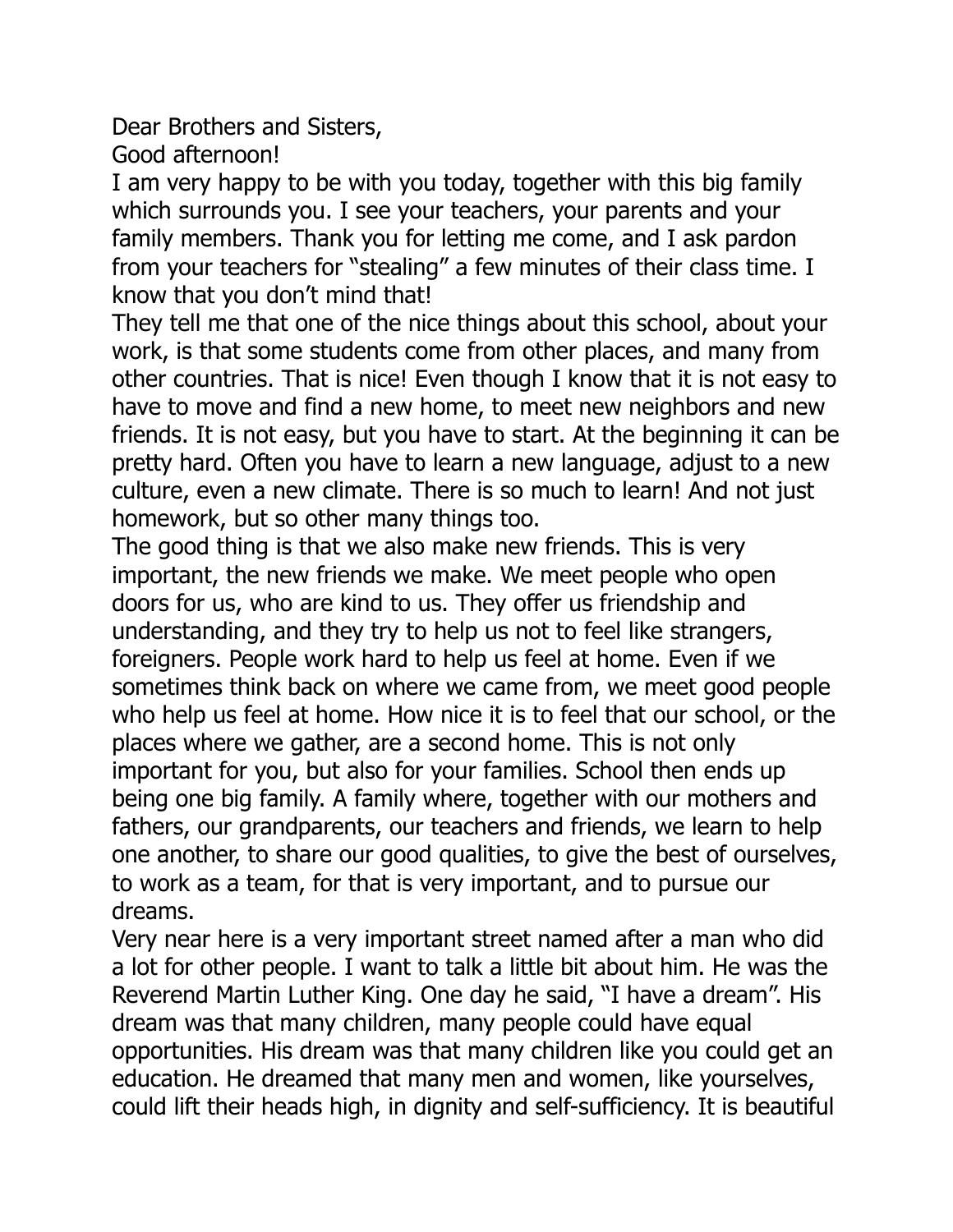to have dreams and to be able to fight for our dreams. Don't ever forget this.

Today we want to keep dreaming. We celebrate all the opportunities which enable you, and us adults too, not to lose the hope of a better world with greater possibilities. So many of the people I have met are also dreaming with you, they are dreaming of this. That is why they are doing this work. They are involved in your lives to help you move ahead. All of us dream. Always. I know that one of the dreams of your parents and teachers, and all those who help them – and Cardinal Dolan too, who is a good fellow  $-$  is that you can grow up and be happy. Here I see you smiling. Keep smiling and help bring joy to everyone you meet. It isn't always easy. Every home has its problems, difficult situations, sickness, but never stop dreaming so you can be happy.

All of you here, children and adults, have a right to dream and I am very happy that here in school, in your friends and your teachers, in all who are here to help, you can find the support you need. Wherever there are dreams, wherever there is joy, Jesus is always present. Always. But who is it that sows sadness, that sows mistrust, envy, evil desires? What is his name? The devil. The devil always sows sadness, because he doesn't want us to be happy; he doesn't want us to dream. Wherever there is joy, Jesus is always present. Because Jesus is joy, and he wants to help us to feel that joy every day of our lives. Before going, I would like to give you some homework. Can I? It is just a little request, but a very important one. Please don't forget to pray for me, so that I can share with many people the joy of Jesus. And let us also pray that many other people can share joy like your own, whenever you feel supported, helped and counseled, even when there are problems. Even the, we still feel peace in our hearts, because Jesus never abandons us.

May God bless everyone of you today and may Our Lady watch over all of you. Thank you.

Impromptu remarks:

Don't you know any songs? Don't you know how to sing? Let's see, who is the bravest one here… (song) Thank you very much. Now, all